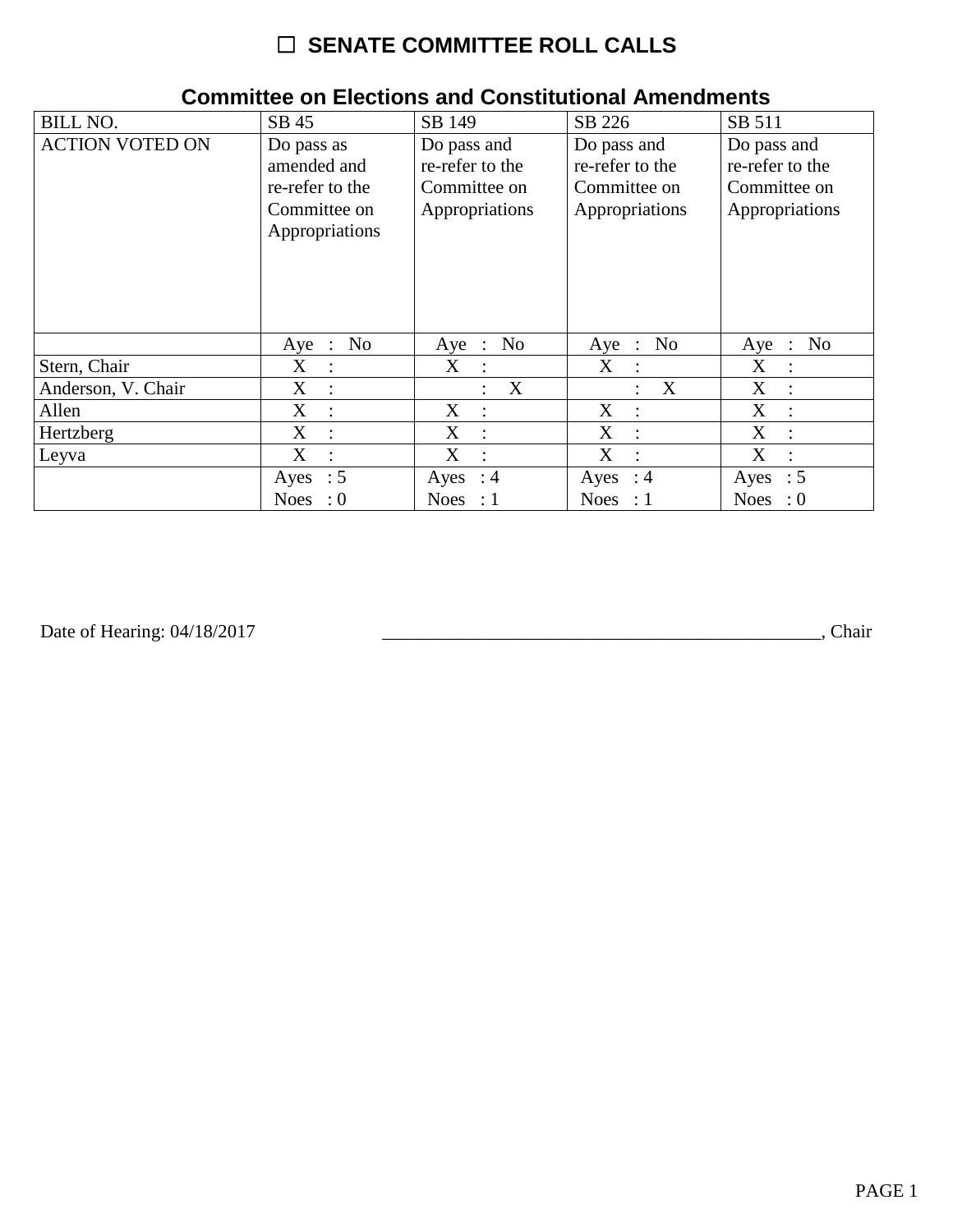# ☐ **SENATE COMMITTEE ROLL CALLS**

| <b>BILL NO.</b>        | SB 568                                                           | SB 609                                                           | SB 609                     | SB 679                                                                         |
|------------------------|------------------------------------------------------------------|------------------------------------------------------------------|----------------------------|--------------------------------------------------------------------------------|
| <b>ACTION VOTED ON</b> | Do pass and<br>re-refer to the<br>Committee on<br>Appropriations | Do pass and<br>re-refer to the<br>Committee on<br>Appropriations | Reconsideration<br>granted | Do pass as<br>amended and<br>re-refer to the<br>Committee on<br>Appropriations |
|                        |                                                                  | <b>FAILED</b><br><b>PASSAGE</b>                                  |                            |                                                                                |
|                        | No<br>Aye :                                                      | Aye : No                                                         | Aye : No                   | N <sub>0</sub><br>$Aye$ :                                                      |
| Stern, Chair           | $X_{\mathcal{I}}$                                                | X                                                                | X                          | X                                                                              |
| Anderson, V. Chair     | X                                                                | $X_{\mathcal{C}}$                                                | X                          | X                                                                              |
| Allen                  | X                                                                |                                                                  | X                          | X                                                                              |
| Hertzberg              | $\mathbf{X}$                                                     | X                                                                | X                          | X                                                                              |
| Leyva                  | X                                                                | X                                                                |                            | X                                                                              |
|                        | Ayes : $5$                                                       | Ayes<br>$\therefore$ 1                                           | Ayes : $4$                 | $\therefore$ 5<br>Ayes                                                         |
|                        | <b>Noes</b><br>$\colon 0$                                        | Noes : $3$                                                       | Noes : $0$                 | <b>Noes</b><br>$\cdot 0$                                                       |

#### **Committee on Elections and Constitutional Amendments**

Date of Hearing: 04/18/2017 \_\_\_\_\_\_\_\_\_\_\_\_\_\_\_\_\_\_\_\_\_\_\_\_\_\_\_\_\_\_\_\_\_\_\_\_\_\_\_\_\_\_\_\_\_\_\_, Chair